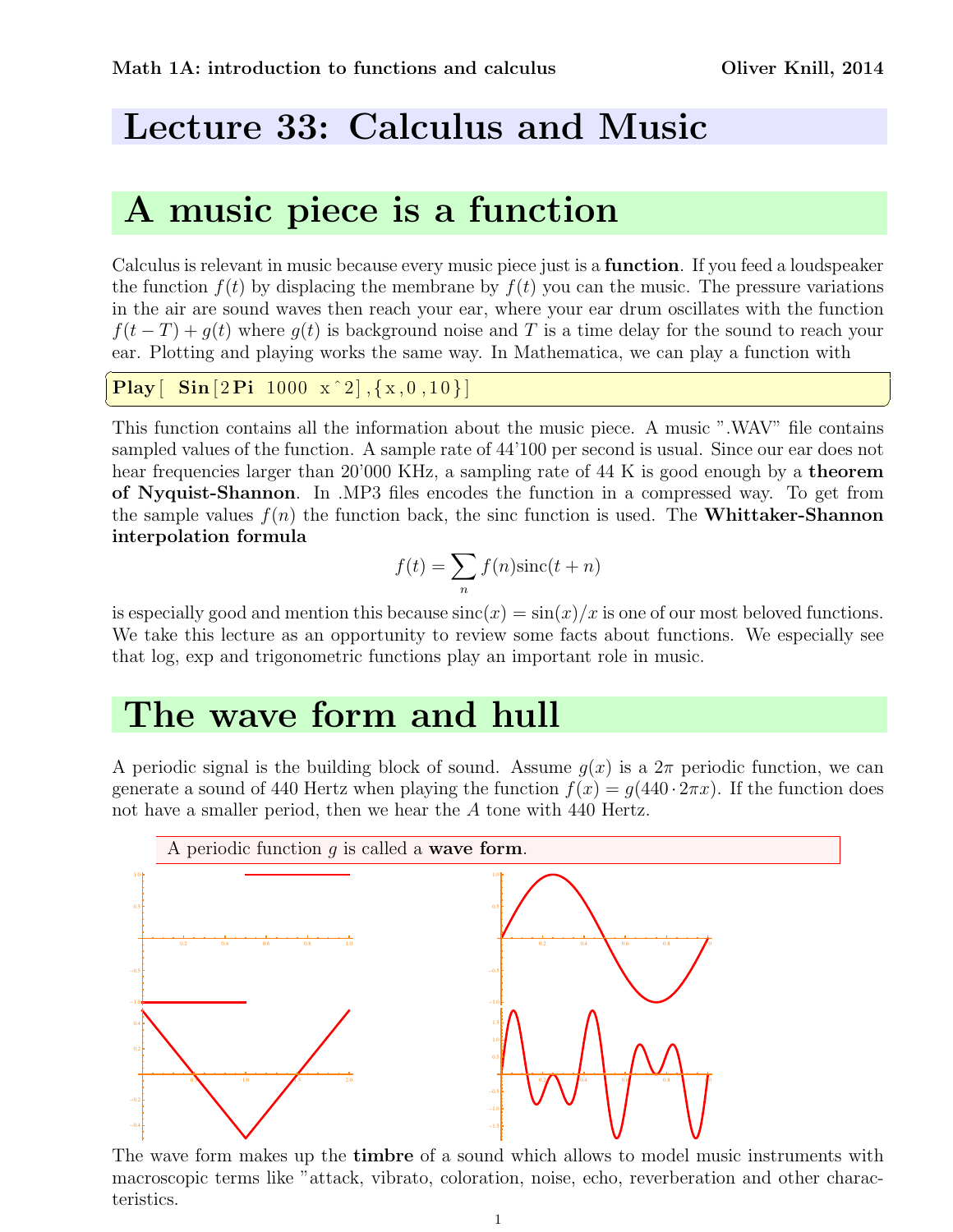The upper **hull function** is defined as the interpolation of successive local maxima of f. The lower hull function is the interpolation of the local minima.

For the function  $f(x) = \sin(100x)$  for example, the upper hull function is  $g(x) = 1$  and the lower hull function is  $g(x) = -1$ . For  $f(x) = \sin(x) \sin(100x)$  the upper hull function is approximately  $g(x) = |\sin(x)|$  and the lower hull function is approximately  $g(x) = -|\sin(x)|$ .



We can not hear the actual function because the function changes too fast that we can notice individual vibrations. But we can hear the hull function. Simplest examples are change of dynamics in music like creshendi or diminuendi or a vibrato. We can generate a beautiful hull by playing two frequencies which are close. You hear interference.

The scale

Western music uses a discrete set of frequencies. This scale is based on the exponential function. The frequency f is an exponential function of the scale s. On the other hand, if the frequency is known then the scale number is a logarithm. This is a nice application of the logarithm:

The **Midi numbering** of musical notes is

 $s = 69 + 12 \cdot \log_2(f/440)$ 

1 What is the frequency of the Midi tone 100? Solution. We have to solve the above equation for  $f$  and get the **piano scale function** 

$$
f(s) = 440 \cdot 2^{(s-69)/12}.
$$

Evaluated at 100 we get 2637.02 Hz.

The piano scale function

 $f(s) = 440 \cdot 2^{(s-69)/12}$ . is an exponential function  $f(s) = be^{as}$  which satisfies  $f(s + 12) = 2f(s)$ .

2 Find the discrete derivative  $Df(x) = f(x+1) - f(x)$  of the Piano scale function. Solution: The function is of the form  $f(x) = A2^{ax}$ . We have  $f(x+1) = 2^a f$  and so  $Df(x) = (2^a - 1)f$ with  $a = 1/12$ . Lets get reminded that such discrete relations lead to the important property  $\frac{d}{dx} \exp(ax) = a \exp(x)$  for the exponential function.

midifrequency  $[m_{-}] := N[440 \ 2^{(m_{-} - 69)/12}]$ ✝ ✆

The classical piano covers the 88 Midi tone scale from 21 to 108. The lowest frequency is 27.5Hz, the sub-contra-octave A, the highest  $4186.01Hz$ , the 5-line octave C.

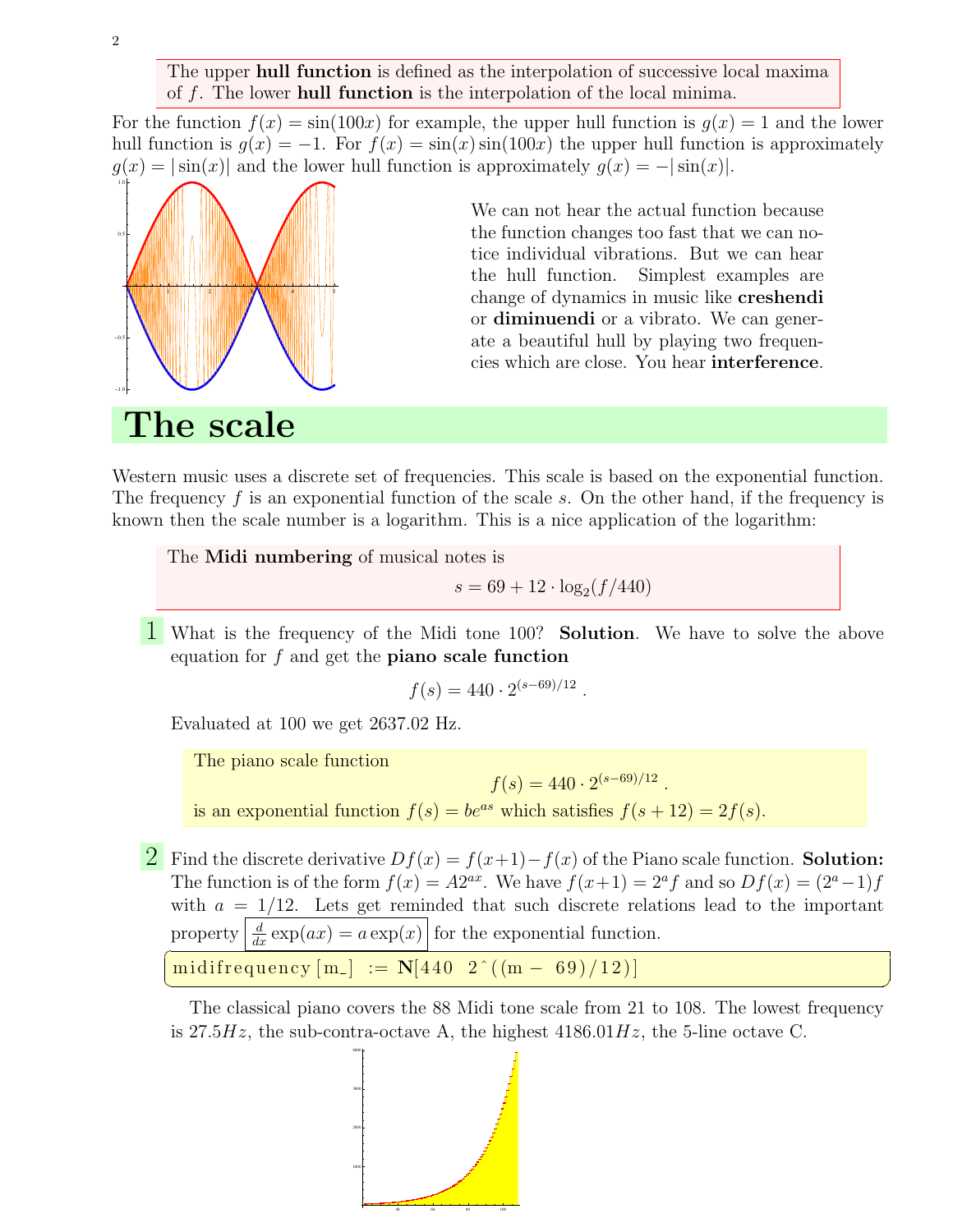Decomposition in overtones: low and high pass filter Every wave form can be written as a sum of sin and cos functions. Our ear does this so called **Fourier decom**position automatically. We can here melodies. Here is an example of a decomposition:  $f(x) = \sin(x) + \sin(2x)/2 + \sin(3x)/3 + \sin(4x)/4 + \sin(5x)/5$ . With infinitely many terms, one can also describe discontinuous functions.

Filtering and tuning: pitch and autotune An other advantage of a decomposition of a function into basic building blocks is that one can leave out frequencies which are not good. Examples are low pass or high pass filters. A popular filter is autotune which does not filter but moves the frequencies around so that you can no more sing wrong. If 440 Herz  $(A)$ and 523.2 Herz (C) for example were the only allowed frequencies, the filter would change a function  $f(x) = \sin(2\pi 441x) + 4\cos(2\pi 521x)$  to  $g(x) = \sin(2\pi 440x) + 4\cos(2\pi 523.2x)$ . This filtering is done on the wave form scale.

Mixing different functions: rip and remix If  $f$  and  $g$  are two functions which represent songs, we can look at  $\frac{f+g}{2}$  which is the **average** of the two songs. In real life this is done using tracks. Different instruments can be recorded independently for example and then mixed together. One can for example get guitar  $g(t)$ , voice  $v(t)$  and piano  $p(t)$ and form  $f(t) = a g(t) + b v(t) + c (p(t),$  where the constants a, b, c are chosen.

Differentiate functions: reverberate and echo If  $f$  is a song and  $h$  is some time interval, we can look at  $g(x) = Df(x) = [f(x+h) - f(x)]/h$ . Such a differentiation is easy to achieve with a real song. It turns out that for small h, like of order of  $h = 1/1000$ , the song does not change much. The reason is that a frequency  $sin(kx)$  or hearing the derivative  $\cos(kx)$  produces the same song. However, if we allow h to be larger, then a reverberate or echo effect is produced.

### Other relations with math

We might not have time for this during the lecture.

Symmetries. Symmetries play an important role in art and science. In geometry we know rotational, translational symmetries or reflection symmetries. Like in geometry, symmetries play a role both in Calculus as well as in Music. We see some examples in the presentation.

Mathematics and music have a lot of overlap. Besides wave form analysis and music manipulation operations and symmetry, there are encoding and compression problems, Diophantine problems like how good frequency rations are approximated by rationals: Why is the **chromatic scale** based on the twelfth root of 2 so good? Indian music for example uses microtones and a scale of 22. The 12 tone scale is good because many powers  $2^{k/12}$  are close to rational numbers. I once defined the "scale fitness" function

$$
M(n) = \sum_{k=1}^{n} \min_{p,q} |2^{k/n} - \frac{p}{q}|G(p,q)|
$$

which is a measure on how good a music scale is. It uses Euler's **gradus suavis**  $(=$ "degree" of pleasure") function  $G(n, m)$  of a fraction  $n/m$  which is  $G(n, m) = 1 + E(nm/\text{gcd}(n, m)),$ where the **Euler gradus** function  $E(n) = \sum_{p|n} e(p)(p-1)$  and p runs over all prime factors p of n and  $e(p)$  is the multiplicity. The picture to the left shows Euler's function  $G(n, m)$ , the right hand side the scale fitness function in dependence on n. You see that  $n = 12$  is clearly the winner. This analysis could be refined to include scales like Stockhausen's  $5^{k/25}$ scale. You can listen to the Stockhausen's scale with  $f(t) = \sin(2\pi t 100 \cdot 5^{[t]/25})$ , where [t] is